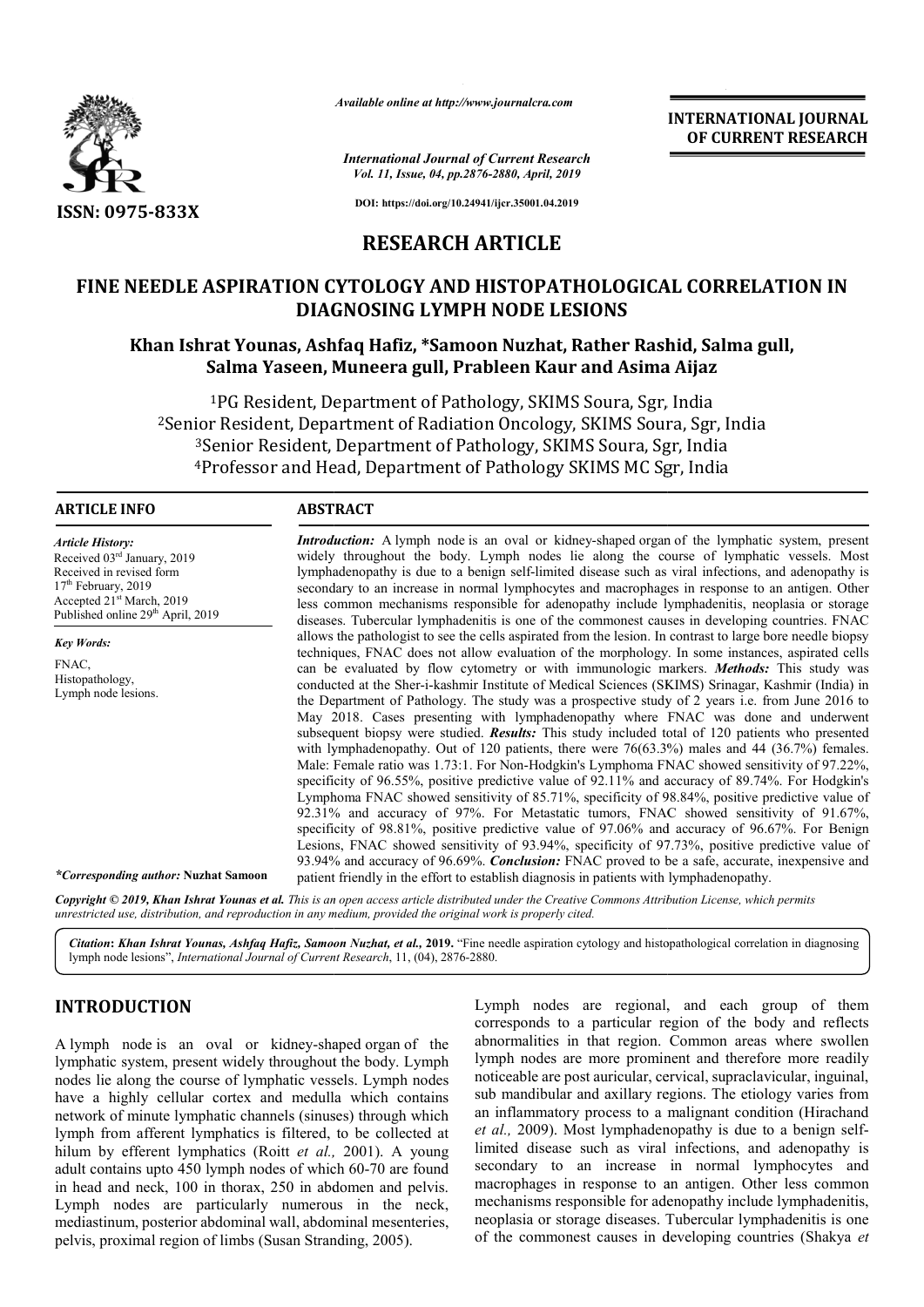*al.,* 2009). Fine needle aspiration cytology (FNAC) of lymph node has become an integral part of the initial diagnosis and management of patients with lymphadenopathy due to early availability of results, simplicity, and, minimal trauma with less complication (Keith *et al.,* 2007). FNAC is widely used as first line investigation for the diagnosis of lymphadenopathy. FNAC has been advocated as a useful method in comparison to more expensive surgical excision biopsies in developing countries with limited financial and health care resources (Das, 1999). It almost offers an accurate diagnosis for reactive lymphoid hyperplasia, infectious disease, granulomatous lymphadenitis, and metastatic malignancy. Thus, it can avoid the need for excisional biopsy in most cases and allow rapid onset of therapy (Howlett *et al.,* 2007). FNAC allows the pathologist to see the cells aspirated from the lesion. In contrast to large bore needle biopsy techniques, FNAC does not allow evaluation of the morphology. In some instances, aspirated cells can be evaluated by flow cytometry or with immunologic markers. In every circumstance, FNAC is a test and should be interpreted with the entire clinical circumstances. False negative and false positive FNAC results are reported in almost every series. Therefore, reliance upon FNAC findings at the expense of clinical, radiographic, or other findings is unsafe (Salgarelli *et al.,* 2009).

### **MATERIAL AND METHODS**

This study was conducted at the Sher-i-kashmir Institute of Medical Sciences (SKIMS) Srinagar, Kashmir (India) in the Department of Pathology. The study was a prospective study of 2 years i.e. from June 2016 to May 2018. Cases presenting with lymphadenopathy where FNAC was done and underwent subsequent biopsy were studied. FNAC was performed using 20 ml syringe attached to a 22 gauge needle. The needle was allowed to move back and forth into different parts of the lymph node several times before withdrawal. The specimens were expelled on to cover glasses, air dried and stained with May Grunwald Giemsa stain and other stains like Papanicolaou (Pap) stain. For histopathology, biopsy specimens received were fixed in 100% formalin, studied grossly, photographed, processed and studied in detail using H&E and various special stains wherever indicated.

### **RESULTS**

This study included total of 120 patients who presented with lymphadenopathy. Out of 120 patients, there were 76(63.3%) males and 44 (36.7%) females. Male: Female ratio was 1.73:1. In this study age ranged from 5 to 80 years. Mean age was 44 years. Maximum number of cases were seen in the age group 51-60 years (28 cases, 23.33%), followed by age group 21-30 years (24 cases, 20%), age group 61-70 years (20 cases, 16.67%), age group 41-50 years (19 cases, 15.83%), age group 31-40 years (17 cases, 14.17%), age group 11-20 years (9 cases, 7.50%), age group 71-80 years (2 cases, 1.67%), age group 01-10 years (1 case, 0.83%) respectively. Maximum no. of aspirations (Table 1.) were done from Cervical nodes 74 cases (61.67%) followed by Axillary nodes 19 cases (15.83%) followed by Supraclavicular nodes 15 cases (12.50%) followed by Inguinal nodes 9 cases (7.50%) followed by Retroperitoneal lymph nodes 2 cases (1.67%) respectively. Of the 120 patients subjected to FNAC, histological diagnosis revealed 36 cases of Non-Hodgkin's Lymphoma constituting 30% of all cases, Metastatic lesions in 36 cases constituting 30% of all cases, 34

cases turned out to be Benign constituting 28.33% of all cases, 14 cases of Hodgkin's Lymphoma constituting 11.67% of all cases.

| Table 1. Distribution of cases according to site of |  |
|-----------------------------------------------------|--|
| lymphadenopathy                                     |  |

| Site of lymphadenopathy | No. of Patients | Percentage |
|-------------------------|-----------------|------------|
| Cervical                | 74              | 61.67%     |
| Axillary                | 19              | 15.83%     |
| Supraclavicular         | 15              | 12.50%     |
| Inguinal                | 10              | 8.33%      |
| Retroperitoneal         |                 | 1.67%      |
| Total                   | 120             | 100.0%     |

#### **Correlation between FNAC and histopathology (Table 2)**

#### **1. Metastatic tumors (Fig 1,2,3&4)**

Out of a total of 36 cases of metastatic tumors, FNAC and histopathology were concordant in 33 cases. Two cases of metastatic poorly differentiated carcinoma were misinterpreted in FNAC as Non-Hodgkin's Lymphoma and one case of metastatic poorly differentiated carcinoma was misinterpreted as hodgkins lymphoma. One case of hodgkins lymphoma was misinterpreted as metastatic poorly differentiated carcinoma. On statistical analysis, FNAC had a sensitivity of 91.67%, specificity of 98.81%, positive predictive value of 97.06% and accuracy of 96.67% for metastatic tumors.

#### **2. Hodgkin's Lymphoma (Fig. 5 &6)**

Out of a total of 14 cases of Hodgkin's Lymphoma, FNAC and histopathology were concordant in 12 cases. One case of Hodgkin's Lymphoma was misinterpreted in FNAC as Granulomatous Lymphadenitis and another one as metaststic poorly differentiated carcinoma. One case of metastatic poorly differentiated carcinoma was misinterpreted as hodgkins lymphoma. On statistical analysis, FNAC had a sensitivity of 85.71%, specificity of 98.84%, positive predictive value of 92.31% and accuracy of 97% for Hodgkin's Lymphoma.

#### **3. Non-Hodgkin's Lymphoma (Figure 7 &8)**

Out of a total of 38 cases of NHL, FNAC and histopathology were concordant in 35 cases. One case of NHL was misinterpreted in FNAC as reactive lymphadenitis. Besides there were two cases of metastatic poorly differentiated carcinoma misinterpreted as NHL and one case of granulomatous lymphadenitis misinterpreted as NHL in FNAC. On statistical analysis, FNAC showed sensitivity of 97.22%, specificity of 96.43%, positive predictive value of 92.11% and accuracy of 96.67% for Non-Hodgkin's Lymphoma

#### **4. Benign Lesions (Fig 9&10)**

Out of a total of 34 cases of benign lesions, FNAC and histopathology were concordant in 31 cases. Two cases of glandular tissue inclusions were misinterpreted in FNAC as lymphoepithelial lesion and another as reactive lymphadenitis. One case of granulomatous lymphadenitis was misinterpreted in FNAC as Non-Hodgkin's Lymphoma. Besides one case of Non-Hodgkin's Lymphoma was misinterpreted in FNAC as reactive lymphadenitis and another case of Hodgkin's Lymphoma was misinterpreted as granulomatous lymphadenitis in FNAC.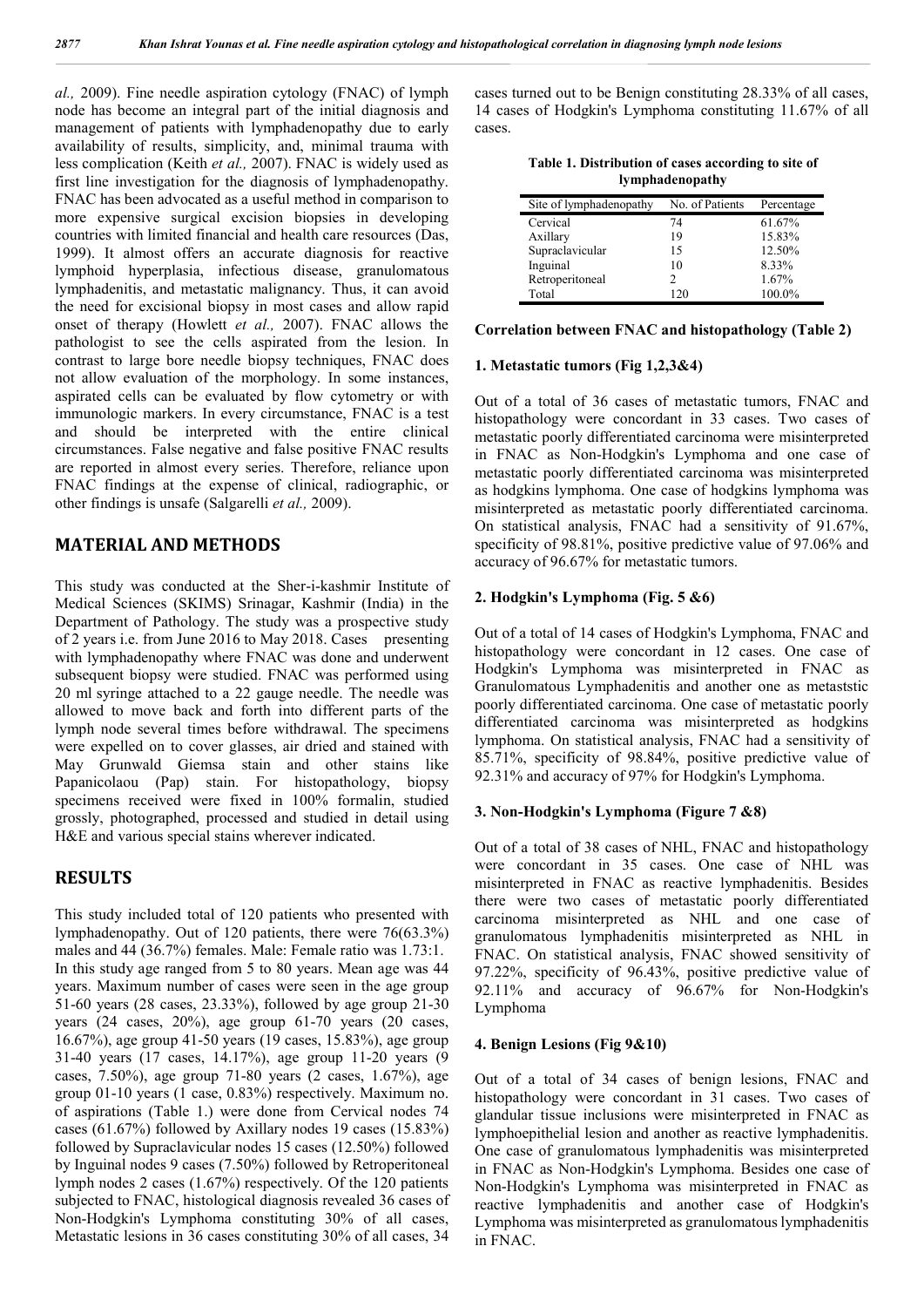

**Fig. 1. Aspiration smear from a case of metastatic deposits of adenocarcinoma in lymph node showing acinar arrangement of malignant cells**



**Fig. 3. Aspiration smear from a case of metastatic deposits of malignant melanoma in lymph node showing plasmacytoid cel cells with prominent nucleoli**



**Fig. 2.Microphotograph of a section of metastatic deposits of adenocarcinoma showing glandular arrangemen Microphotograph metastatic adenocarcinoma showing arrangement of malignant epithelial cells**



**Fig. 4. Microphotograph of a section of metastatic deposits of malignant melanoma in lymph node showing with prominent nucleoli and pigment deposits**



**Fig. 5. Aspiration smear from a case of Hodgkin's lymphoma**  showing scattered binuclear Reed-sternberg cells with a **background of lymphocytes**



**Fig. 6. Microphotograph of a section of showing binuclear and mono nuclear Hodgkin cells in a cellular showing binuclear cells in and eosinophils background of lymphocytes and eosinophil**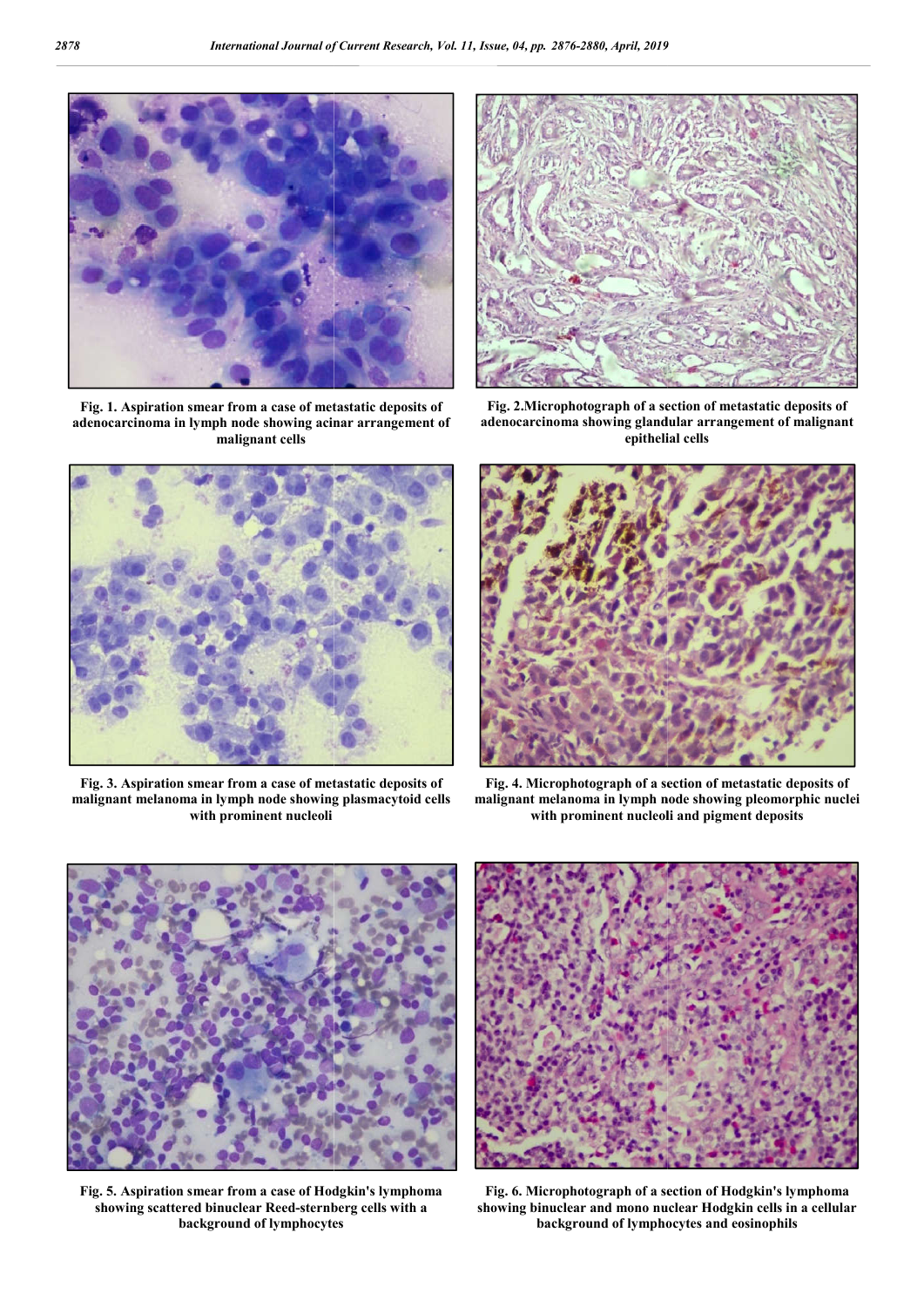| Diagnosis              | Sensitivity $(% )$ | Specificity $(% )$ | (%)<br>PPV | (9/0)<br>Accuracy |
|------------------------|--------------------|--------------------|------------|-------------------|
| Non-Hodgkin's Lymphoma | 97.22              | 96.55              | 92.11      | 89.74             |
| Hodgkin's Lymphoma     | 85.71              | 98.84              | 92.31      | 97.00             |
| Metastatic tumors      | 91.67              | 98.81              | 97.06      | 96.67             |
| Benign Lesions         | 91.18              | 97.67              | 93.94      | 95.83             |

**Table 2. Correlation between histopathology and FNAC**



**Fig. 7. Aspiration smear from a case of Non Hodgkin's lymphoma showing scattered monotonous population of cells with granular chromatin and scant cytoplasm**



**Fig. 8. Microphotograph of a section of Non Hodgkin's lymphoma showing diffuse architectural effacement of lymph node with infiltration by monomorphic population of cells**



**Fig. 9. Aspiration smear from a case of Granulomatous lymphadenitis showing well formed granuloma in a necrotic background**

On statistical analysis, FNAC had sensitivity of 91.18%, specificity of 97.67%, positive predictive value of 93.94% and accuracy of 95.83% for benign lesions. For Non-Hodgkin's Lymphoma FNAC showed sensitivity of 97.22%, specificity of 96.55%, positive predictive value of 92.11% and accuracy of 89.74%. For Hodgkin's Lymphoma FNAC showed sensitivity of 85.71%, specificity of 98.84%, positive predictive value of 92.31% and accuracy of 97%. For Metastatic tumors, FNAC showed sensitivity of 91.67%, specificity of 98.81%, positive predictive value of 97.06% and accuracy of 96.67%. For Benign Lesions, FNAC showed sensitivity of 93.94%, specificity of 97.73%, positive predictive value of 93.94% and accuracy of 96.69%.



**Fig. 10. Microphotograph of a section of Granulomatous lymphadenitis showing well formed caseating granulomas with giant cell formation**

#### **DISCUSSION**

Lymphadenopathies are common presentation of patients of all ages and both sexes (Young *et al.,* 1981). Although the finding of lymphadenopathy sometimes raises fears about serious illness, it is usually a result of benign infectious causes. Most patients can be diagnosed on the basis of a careful history and physical examination. The causes may include various microbial infections, hematological diseases, neoplastic lesions (malignant or benign), and various connective tissue disorders (Mahbod *et al.,* 2002). FNAC of lymph node has become an integral part of the initial diagnosis and management of patients with lymphadenopathy due to early availability of